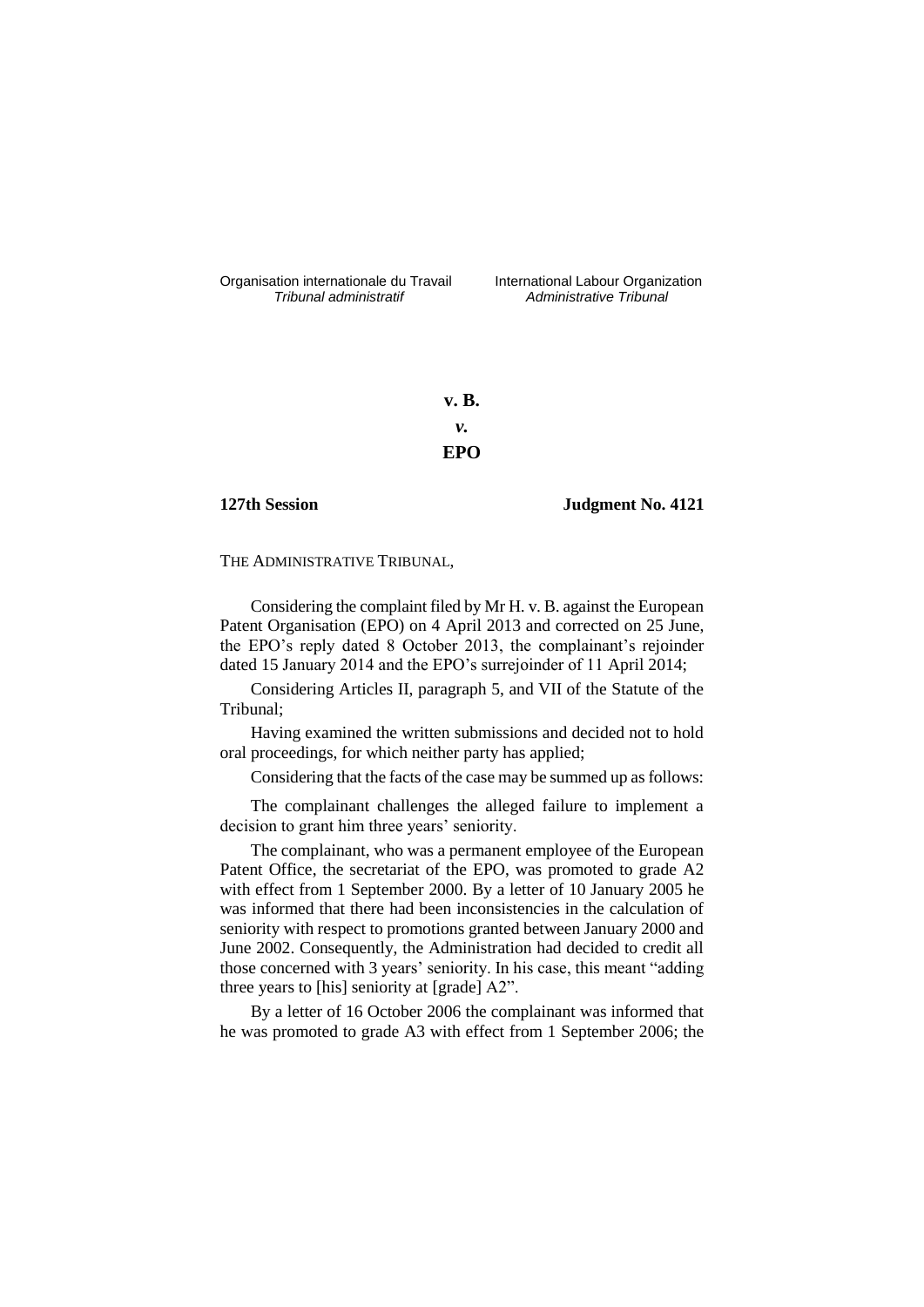### *Judgment No. 4121*

calculation of his incremental step on promotion was attached to that letter. On 31 October 2008 he wrote to the Administration stating that he had verified his payslips and noticed that the measure announced in the letter of 10 January 2005 concerning his seniority had not been implemented. He requested that the three years referred to in the letter be added to his seniority and that he be paid, with retroactive effect, the resulting difference in salary.

Following an exchange of correspondence, the Administration replied in early February 2009 that the rules had been properly applied. On 16 March 2009 the complainant filed a request for review of that decision. On 18 May 2009 he was informed that his request was considered time-barred as he was challenging the date of his promotion to grade A3, which had occurred in 2006. The matter was referred to the Internal Appeals Committee (IAC) for an opinion.

In its opinion of 23 October 2012 the majority of the IAC recommended rejecting the complainant's appeal as time-barred and irreceivable. The majority found that the letter of 16 October 2006 was the last decision made with respect to his promotion to grade A3 and that he should have contested that decision within three months of its notification. The majority further held that payslips did not constitute new, independently appealable decisions with respect to his promotion.

Having regard to the Tribunal's case law on payslips and in particular Judgment 2951, the minority found that the appeal was receivable with respect to the period starting on 31 July 2008, that is to say three months before he made the request of 31 October 2008. The minority also considered that the reason given by the complainant for not initiating the internal appeal proceedings in due time was serious and that, on "humane grounds", the appeal should therefore be considered receivable as of 1 September 2006. The minority recommended modifying the date of his promotion to grade A3 to 1 September 2003, or at least a date prior to 1 September 2004, and paying him salary arrears as of the new date of promotion, or at the very least 31 July 2008.

By a letter of 21 December 2012 the Vice-President of Directorate-General 4 informed the complainant that he had decided, in accordance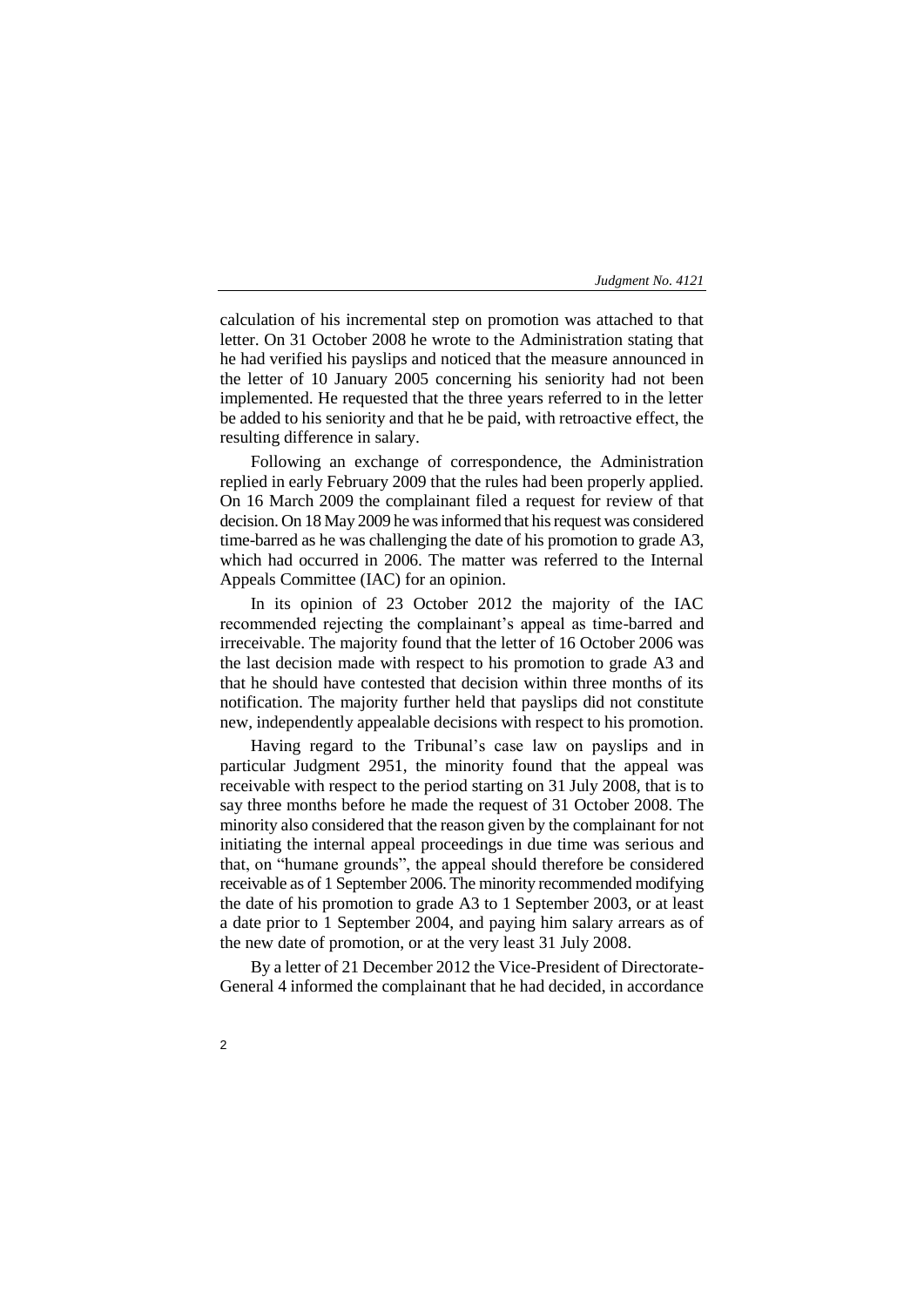## *Judgment No. 4121*

with the majority opinion, to reject his appeal as irreceivable *ratione temporis*. That is the impugned decision.

The complainant asks the Tribunal to quash the impugned decision, to re-evaluate his career status and to award him damages and costs.

The EPO asks the Tribunal to dismiss the complaint as irreceivable *ratione temporis*. It otherwise asks the Tribunal to dismiss the complaint as unfounded.

# CONSIDERATIONS

1. Until the end of 2012, the complainant was a member of the staff of the EPO. He retired on 1 January 2013. On 4 April 2013 he filed a complaint with the Tribunal. In the complaint form, he identifies the impugned decision as a decision dated 21 December 2012. That is a reference to a letter of that date from the Vice-President of Directorate-General 4 to the complainant dismissing his internal appeal as irreceivable. The EPO continues to argue that this is correct and, accordingly, argues that the complaint to the Tribunal is also irreceivable. As this is a threshold issue, it is convenient to address it at the outset.

2. Centrally, the complainant's grievance concerns his promotion in October 2006 to grade A3, effective 1 September 2006. On 16 March 2009 the complainant wrote to the Administration seeking a review of that promotion and indicating that his seniority had then not been properly taken into account. He also indicated that the letter could be treated as an appeal if the Administration did not endorse his views. The resultant internal appeal was considered by the IAC, whose members were divided on the question of whether the appeal was receivable. The majority, correctly, was of the opinion that the appeal was timebarred and irreceivable. The minority, seemingly relying on principles developed by the Tribunal concerning payslips, was of the view that the appeal was receivable. As noted earlier, by letter dated 21 December 2012, the Vice-President of Directorate-General 4 rejected the internal appeal as irreceivable.

3